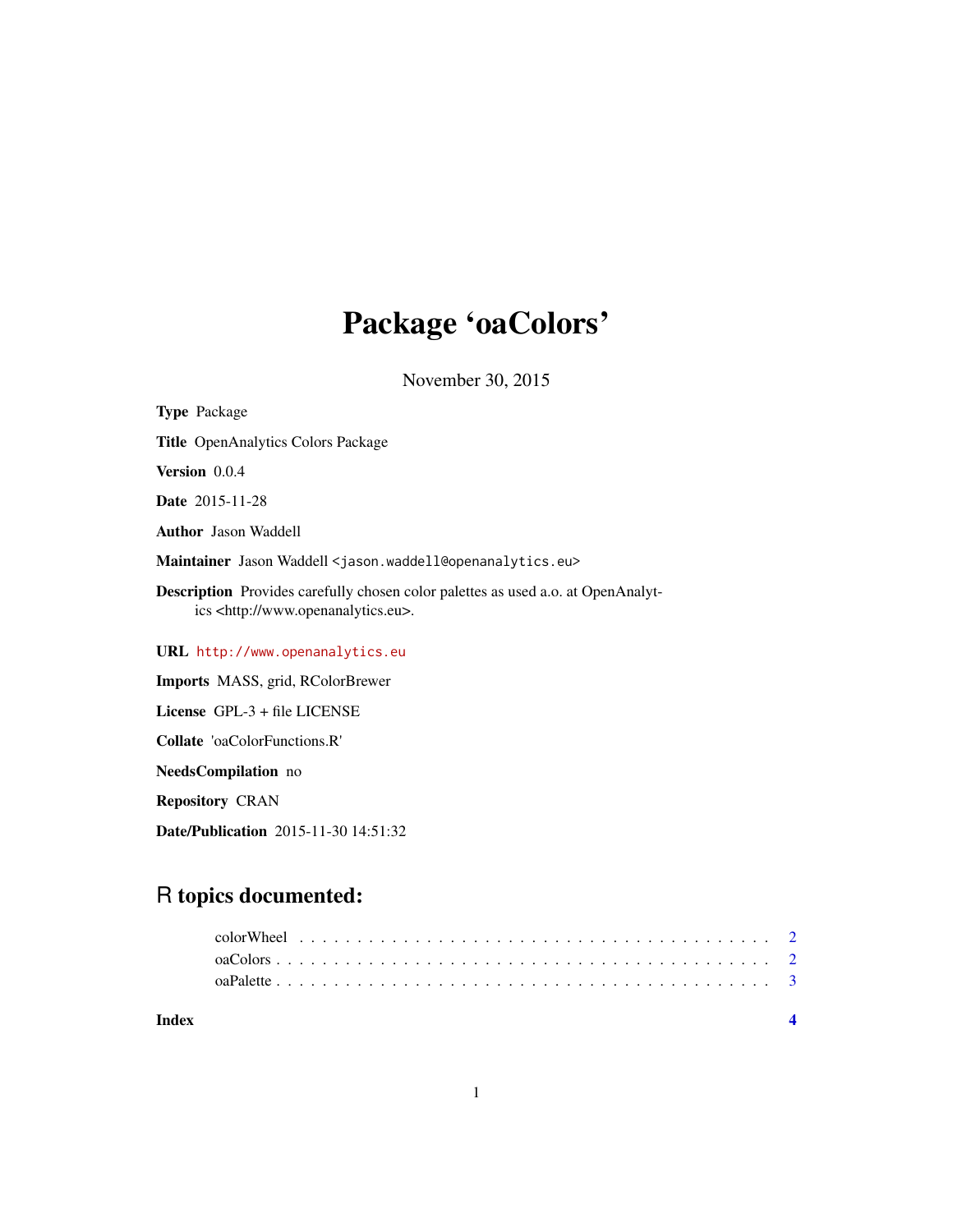<span id="page-1-0"></span>

# Description

Generate a Color Wheel

#### Usage

colorWheel(colVec = NULL)

# Arguments

colVec vector of colors

# Author(s)

Jason Waddell

oaColors *Pick One or More OA Colors*

# Description

Pick One or More OA Colors

#### Usage

```
oaColors(color = NULL, alpha = 1)
```
#### Arguments

| color | a character vector of color names; possible values are "red", "orange", "yellow", |
|-------|-----------------------------------------------------------------------------------|
|       | "green", "cyan", "blue", "pink", "limegreen", "purple", "black", "white", "grey"  |
|       | or "grav"                                                                         |
| alpha | transparency level for the $color(s)$                                             |

#### Value

character vector of colors

#### Author(s)

Tobias Verbeke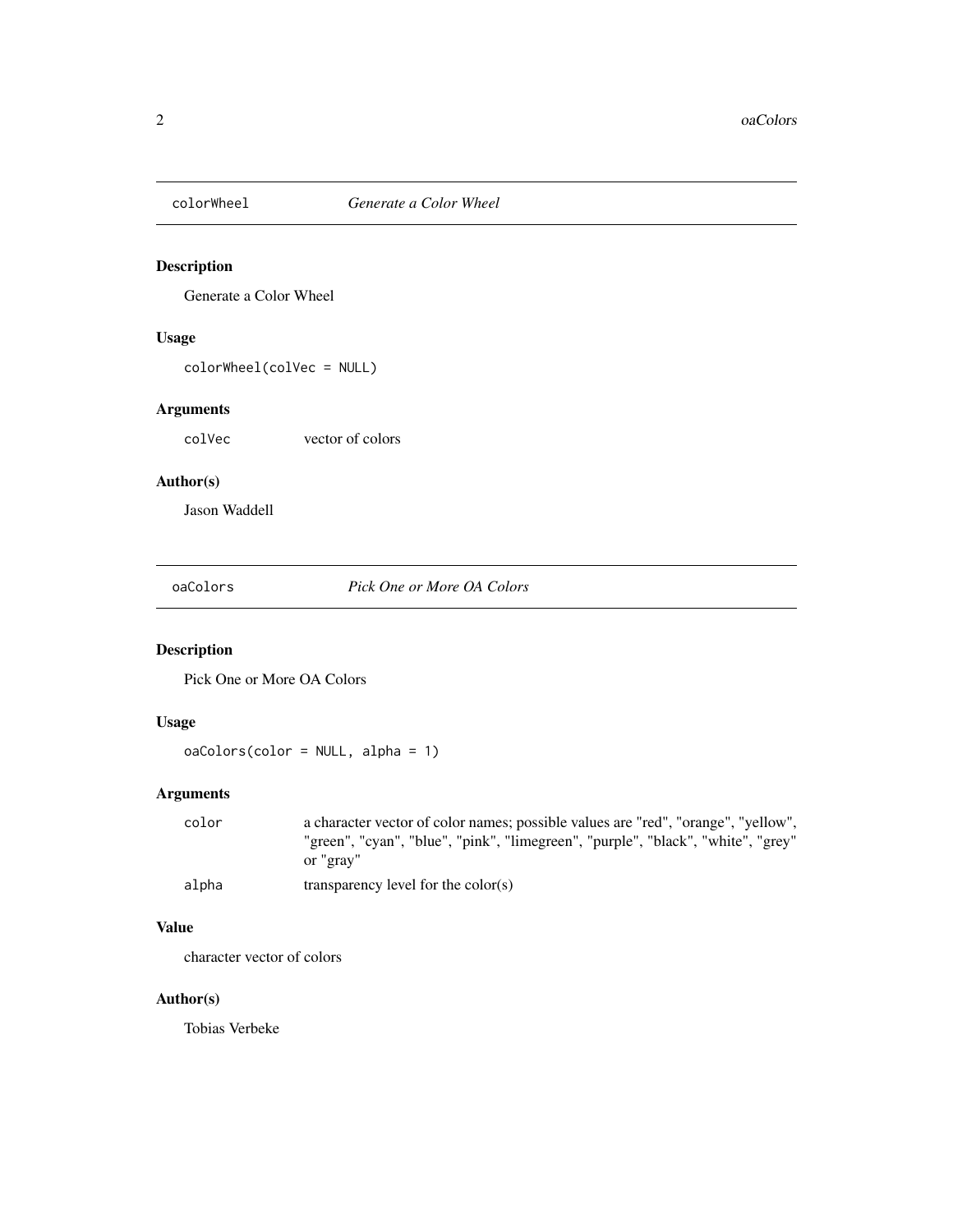<span id="page-2-0"></span>

# Description

Generate a Palette of OA Colors

# Usage

oaPalette(numColors = NULL, alpha = 1)

# Arguments

| numColors | number of colors to be contained in the palette |
|-----------|-------------------------------------------------|
| alpha     | transparency level of the colors                |

#### Value

vector of colors

#### Author(s)

Jason Waddell